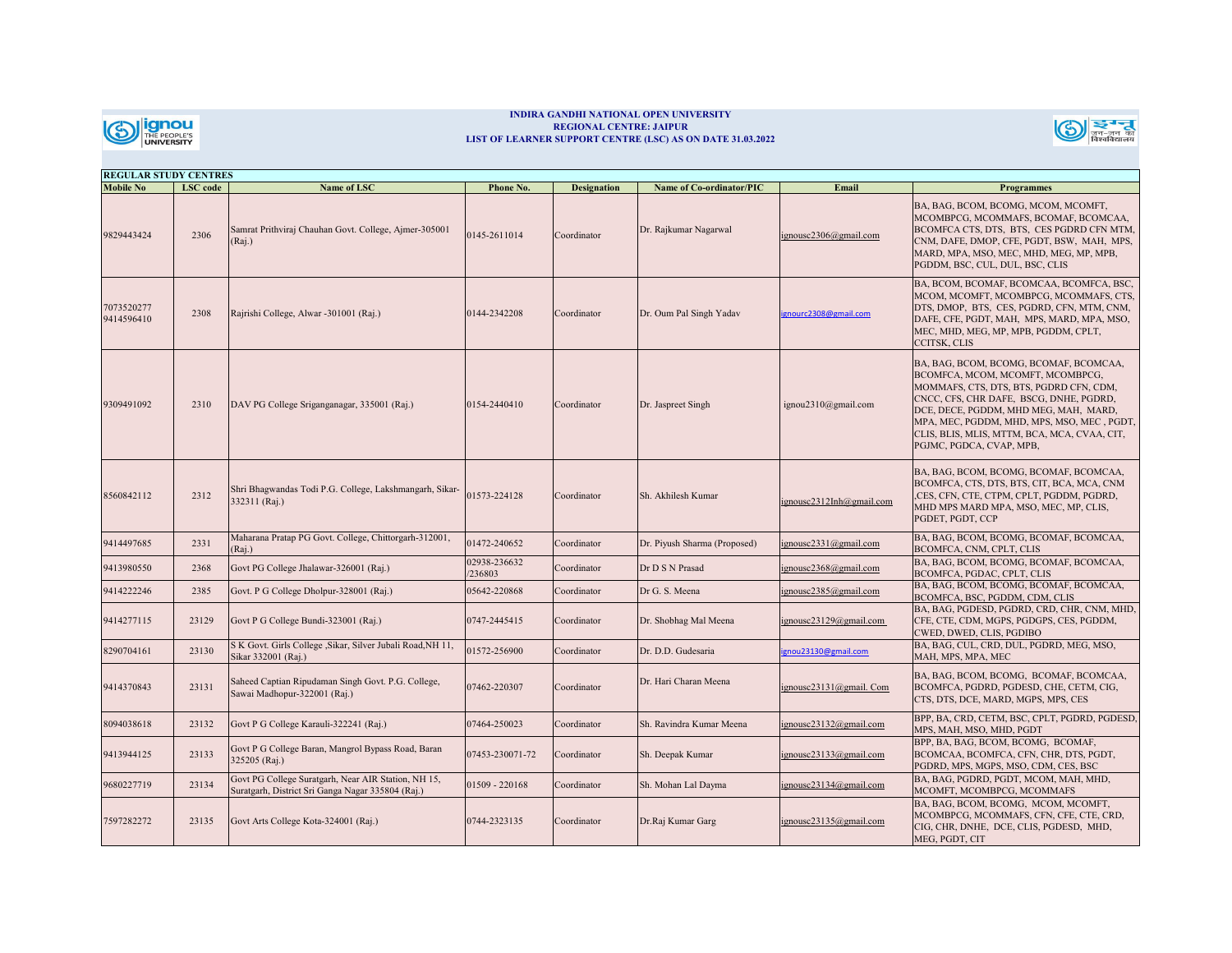| <b>Mobile No</b> | LSC code | Name of LSC                                                                                         | <b>Phone No.</b>                              | <b>Designation</b> | <b>Name of Co-ordinator/PIC</b>        | Email                  | <b>Programmes</b>                                                                                                                                                                                                                                            |
|------------------|----------|-----------------------------------------------------------------------------------------------------|-----------------------------------------------|--------------------|----------------------------------------|------------------------|--------------------------------------------------------------------------------------------------------------------------------------------------------------------------------------------------------------------------------------------------------------|
| 9414254762       | 23136    | Govt. Lohia PG College, Opp. Railway Station, Churu<br>331001 (Raj.)                                | 01562-250617                                  | Coordinator        | Dr. M. M. Sheikh                       | ignousc23136@gmail.com | BA, BAG, BCOM, BCOMG, CUL, DUL, CHR,<br>PGDIPR, PGCCL, PGDESD, PGDCJ, MHD, MCOM,<br>MCOMFT, MCOMBPCG, MCOMMAFS, MAH, MPS,<br>CES, DCE, CDM, CFN, CWHM, CLIS                                                                                                  |
| 3764280182       | 23138    | Govt PG College, Rajgarh, Telhla Road, Alwar 301408<br>(Raj.)                                       | 1464-220043                                   | Coordinator        | Dr. Sumer Singh Bairwa                 | ignousc23138@gmail.com | BA, BAG, CRD, CHR, CTS, CBS, PGDESD, CDM,<br>CPLT, BSC, BSCG, CLIS                                                                                                                                                                                           |
| 9461372510       | 23139    | Govt Nehru Memorial College Hanumangarh, 335513<br>(Rai.)                                           | 01552-230400                                  | Coordinator        | Dr Rampal Ahrodia                      | ignousc23139@gmail.com | BA, BAG, BCOM, BCOMG, BCOMAF, BCOMCAA,<br>BCOMFCA, CFN, CBS, MCOM, MCOMFT,<br>MCOMBPCG, MCOMMAFS, CLIS                                                                                                                                                       |
| 9887064121       | 23140    | Sh Bhawani Niketan PG Boys College, Sikar Road, Jaipur<br>302039 (Raj.)                             | 141-2233863                                   | Coordinator        | Dr Kuldeep Singh                       | ignousc23140@gmail.com | BA, BAG, BCOM, BCOMG, BTS, BTSG, DTS, CRD,<br>CTE, CTS, CBS, CDM, CCLBL, CNM, CHR, CFN,<br>DNHE, DECE, DCE, MARD, PGDDM, PGJMC,<br>PGDRD, MJMC, MCOM, PGDIBO, PGCCL, PGDCJ,<br>CCP, BLIS, MLIS, CLIS, MPS, MPA, MSCENV,<br><b>PGDEOH</b>                     |
| 9414851911       | 23144    | .B.S. Govt PG College Kotputli, Jaipur-303108 (Raj.)                                                | 01421-24800                                   | Coordinator        | Dr Puran Chand Jat                     | ignousc23144@gmail.com | BA, BAG, BCOM, BCOMG, BCOMAF, BCOMCAA,<br>BCOMFCA, MHD, MPS, CHR, DTS, CTS, CRD, CDM,<br>PGDT, CLIS                                                                                                                                                          |
| 9414577051       | 23145    | M.L.V. Govt. College, Kashipuri, Bhilwara-311001 (Raj.)                                             | 01482-239970                                  | Coordinator        | Dr. Manish Ranjan                      | ignousc23145@gmail.com | BA, BAG, MSO, MPA, CAHT, CCP, PGDCJ, BCOM,<br>MHD, CCLBL, PGDT, CFN, CPLT, ACISE, CFE                                                                                                                                                                        |
|                  | 23150    | Indian Institute of Rural Management (HRM), Tagore Marg,<br>Mansarovar, Jaipur-302020 (Raj.)        | 0141-2395402,<br>2396648, 2397551,<br>2397563 | Coordinator        | Dr. Seema Parmar                       | ignousc23150@gmail.com | BSW, MSW, MSWC, CRD, PGDRD, MARD, CNM,<br>DPLAD, PGDCOUN                                                                                                                                                                                                     |
| 9462150994       | 23152    | M.S. J. Govt. PG College, Bharatpur-321001 (Raj.)                                                   | 05644-223641                                  | Coordinator        | Dr. Rambabu                            | ignousc23152@gmail.com | BA, BAG, DCE, PGDIBO, MAPY, MAH, MHD,<br>CCITSK, CNM, CBS, CLIS                                                                                                                                                                                              |
|                  | 23153    | Int. School of Informatics & Mgt.(ISIM) Sector12, Mahveer<br>Marg, Mansarovar. Jaipur-302020 (Raj.) | 141-2781154-55                                | Coordinator        | Dr Manju Nair                          | ignousc23153@gmail.com | BCA, MCA, MP, MLIS, PGDDM, DMOP, PGDESD<br>PGDUPDL, PGDIS, CIT, CCITSK, BLIS, CLIS, ACISE,<br>BTS, MTTM, CNM, MAWGS, DEVMT, DTG, CSLC,<br>CWED, DWED, PGDAST, MSCIS                                                                                          |
| 9413085782       | 23154    | Dr. B.R. Ambedkar Govt. PG College, Mahuwa, Dausa-<br>321608 (Raj.)                                 | 9414297417                                    | Coordinator        | Dr. Narendra Kumar Meena<br>(Proposed) | ignousc23154@gmail.com | BA, BAG, CFN, CCITSK, CHR, CIG, MHD, CFN, MSO,<br>MAH, MPS, CLIS, CNCC                                                                                                                                                                                       |
| 9460458810       | 23155    | Govt. PG College, Bahir Road, Tonk-304001 (Raj.)                                                    | 01435-247432                                  | Coordinator        | Dr. Panmal Pahariya (Proposed)         | ignousc23155@gmail.com | BA, BAG, MAH, MPS, MPA, MHD, PGDT, CHR,<br>CWHM, CCITSK, CFN, CDM, DPLAD, DUL, ACE,<br>CFE, CPLT, PGDDM, CNCC, CTE, DNHE, DECE,<br>CWED, DWED, CIT, CNM, CBS, CLIS                                                                                           |
| 9414984794       | 23191    | Banshiwala P.G. Mahila Mahavidyalaya Bansiwala Marg,<br>Shastri Nagar, Losal, Sikar-332025 (Raj.)   | 1577-294703                                   | Coordinator        | Sh. M. C. Kumawat                      | gnousc23191@gmail.com  | PGDDM, BA, BAG, BCOM, BCOMG, CIT, BCA,<br>CTPM, CFN, CNCC, DNHE, DECE, MAH, MPA, MSO,<br>MEC, CCP, MPS, PGDRD, MARD, CAFE, MHD,<br>PGDT, CLIS, CWHM                                                                                                          |
| 9414744263       | 23192    | Seth G B Podar College, Rambilas Podar Road, Nawalgarh,<br>Jhunjhunu-333042 (Raj.)                  | 1594-224312                                   | Coordinator        | Dr. V. S. Jakhar                       | gnousc23192@gmail.com  | BA, BAG, BCOM, BCOMG, BCOMAF, BCOMCAA,<br>BCOMFCA, MCOM, MCOMFT, MCOMBPCG,<br>MCOMMAFS, BSC, BSCG, PGDAC, CTPM, DAFE,<br>MP, MPB, PGDIBO, CIT, BCA, CNM, CETM, CIG,<br>CFN, CLIS, CNM, CNCC, CPLT, CTE, CTS, DTS,<br>PGDESD, PGDRD, MARD MEG, MHD, MPA, PGDT |
| 9414613469       | 23193    | Govt. College, Gandhi Cricle, JLN Marg, Jaipur-302015<br>(Rai.)                                     | 0141-2946020                                  | Coordinator        | Dr. Jagdish Narayan Saini              | gnousc23193@gmail.com  | BAG, BCOMG, BSCG                                                                                                                                                                                                                                             |